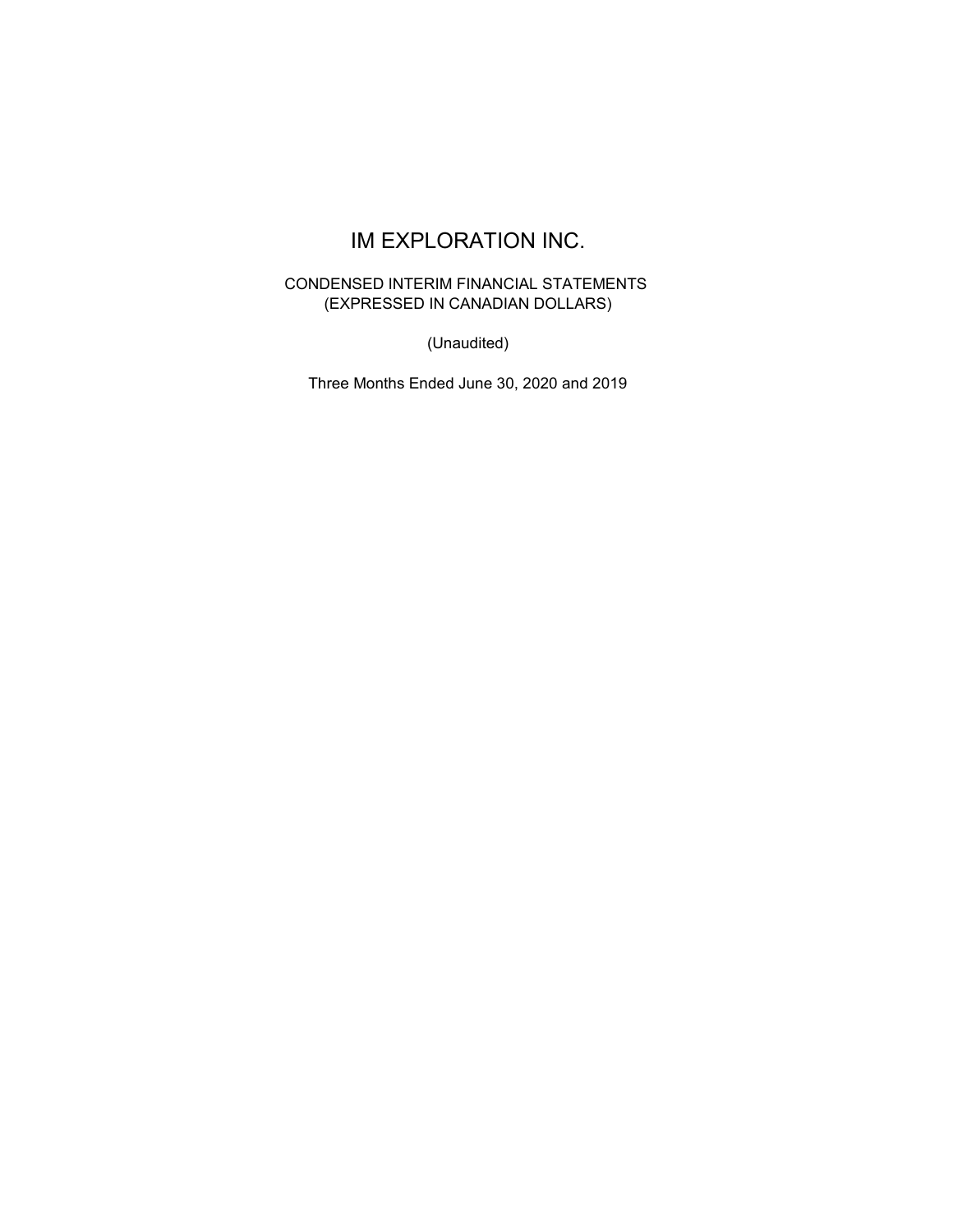# **NOTICE TO READER**

The accompanying unaudited condensed interim financial statements of IM Exploration Inc. (the "Company') have been prepared by and are the responsibility of management. The unaudited condensed interim financial statements have not been reviewed by the Company's auditors.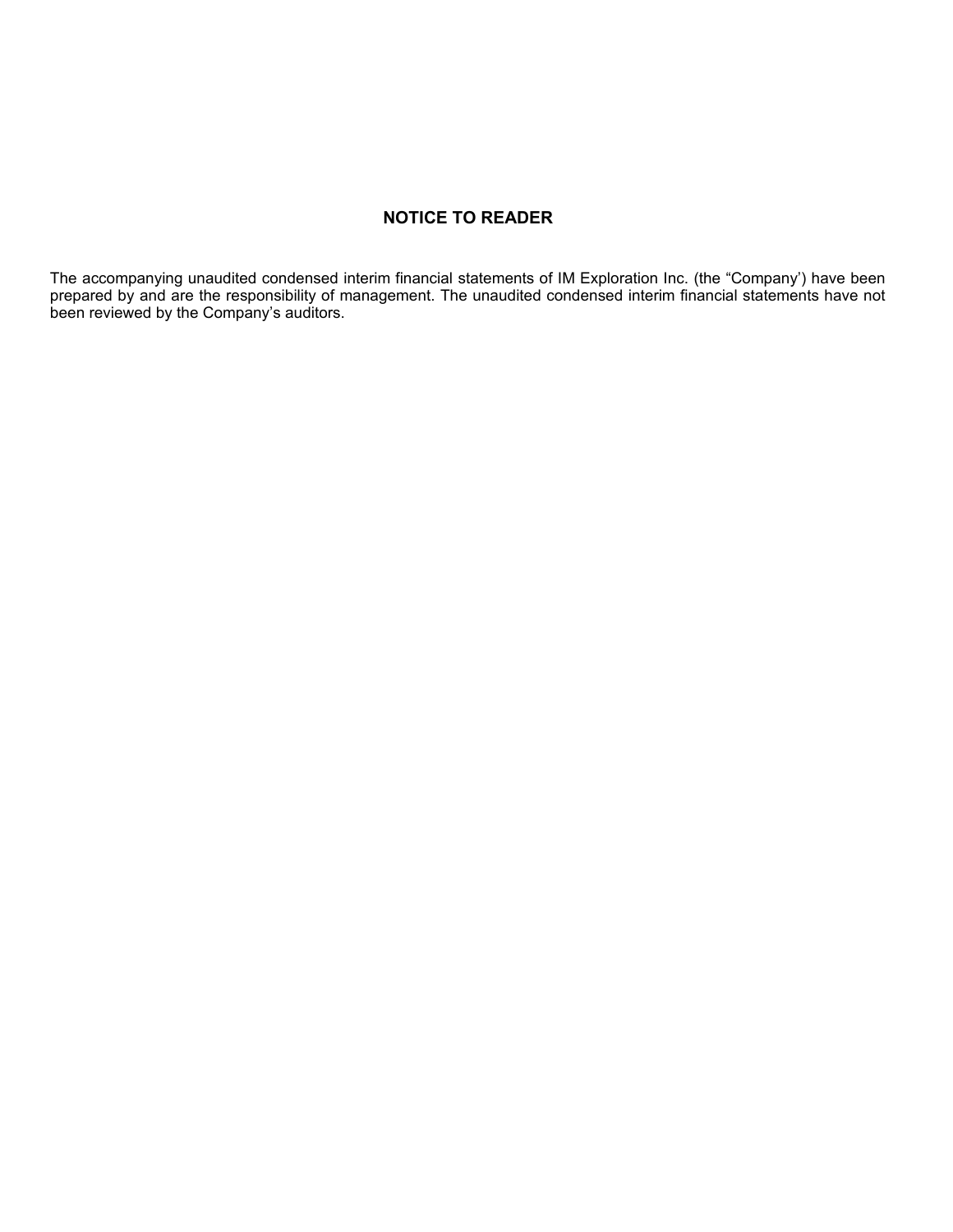*(Unaudited)* Condensed Interim Statements of Financial Position

(expressed in Canadian dollars)

|                                           |       | <b>June 30,</b> | March 31,  |
|-------------------------------------------|-------|-----------------|------------|
|                                           |       | 2020            | 2020       |
|                                           | Notes | \$              | \$         |
| <b>ASSETS</b>                             |       |                 |            |
| <b>Current</b>                            |       |                 |            |
| Cash                                      |       | 191,212         | 249,368    |
| Other receivable                          |       | 21,960          | 20,664     |
|                                           |       | 213,172         | 270,032    |
| <b>Non-current assets</b>                 |       |                 |            |
| Exploration and evaluation assets         | 3     | 69,250          | 69,250     |
|                                           |       | 69,250          | 69,250     |
|                                           |       | 282,422         | 339,282    |
| <b>LIABILITIES</b>                        |       |                 |            |
| <b>Current liabilities</b>                |       |                 |            |
| Accounts payables and accrued liabilities | 4     | 14,000          | 62,244     |
|                                           |       | 14,000          | 62,244     |
| <b>EQUITY</b>                             |       |                 |            |
| Share capital                             | 5     | 513,855         | 513,855    |
| Reserves                                  |       | 85,002          | 85,002     |
| Deficit                                   |       | (330, 435)      | (321, 819) |
|                                           |       | 268,422         | 277,038    |
|                                           |       | 282,422         | 339,282    |

Nature of operations and going concern (note 1)

### **Approved on behalf of the Board:**

Signed "Yaron Conforti" Director Signed "Joel Freudman" Director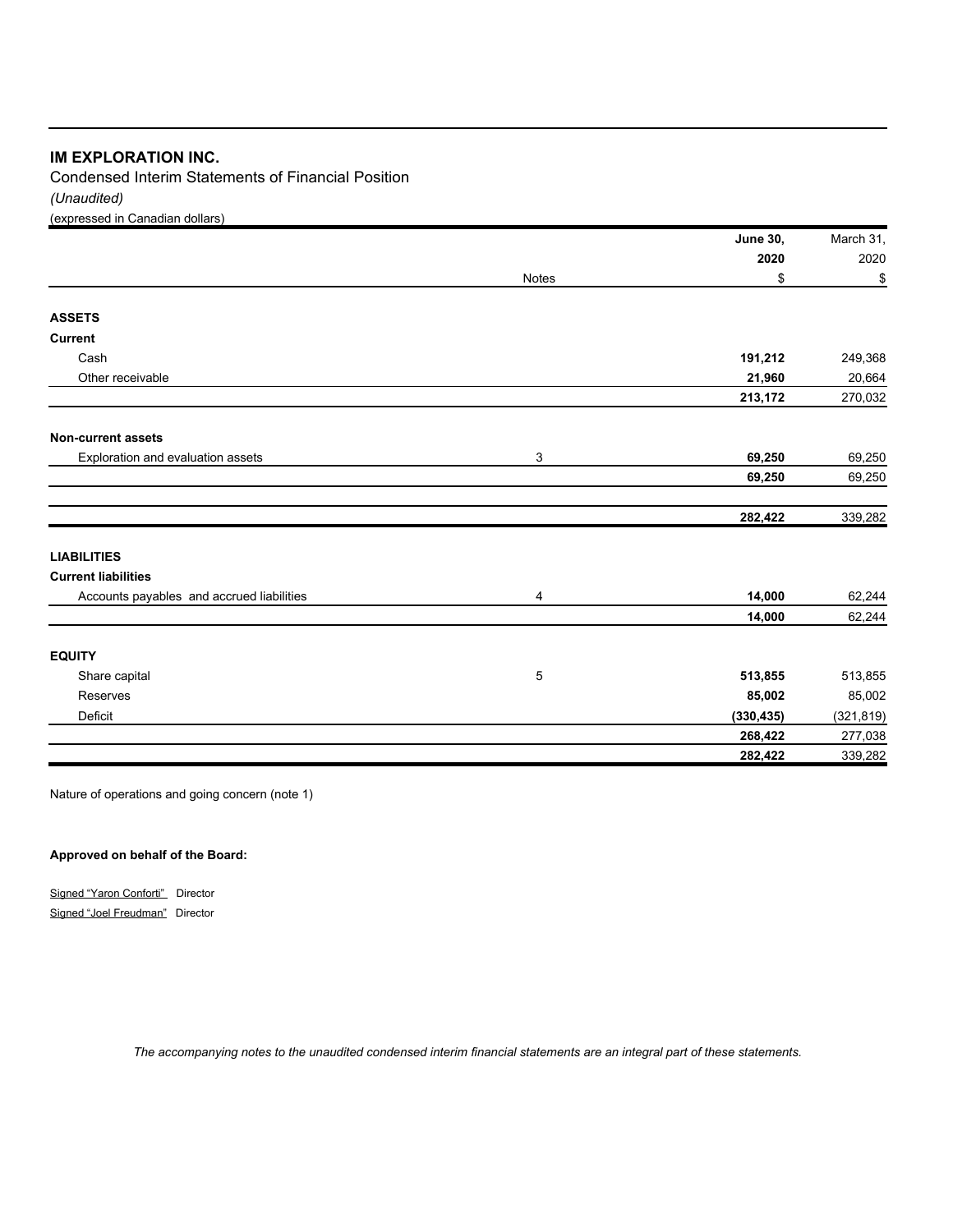Condensed Interim Statements of Loss and Comprehensive Loss *(Unaudited)* (in Canadian dollars)

|                                                      |              | Three months ended June 30 |           |  |
|------------------------------------------------------|--------------|----------------------------|-----------|--|
|                                                      |              | 2020                       | 2019      |  |
|                                                      | <b>Notes</b> | \$                         | \$        |  |
| <b>Expenses</b>                                      |              |                            |           |  |
| General and administrative                           |              | 125                        | 4,350     |  |
| Management services                                  | 9            | 1,316                      |           |  |
| Professional fees                                    |              | 3,840                      | (58, 355) |  |
| One-time bonus                                       | 9            |                            | 23,000    |  |
| Filing fees                                          |              | 3,335                      | 16,246    |  |
| Share-based payments                                 |              | ٠                          | 31,652    |  |
|                                                      |              | (8,616)                    | (16, 893) |  |
| Net loss and comprehensive loss for the period       |              | (8,616)                    | (16, 893) |  |
| Weighted average number of common shares outstanding |              | 10,400,000                 | 8,273,333 |  |
| Basic and diluted net loss per share                 |              | \$(0.00)                   | \$(0.00)  |  |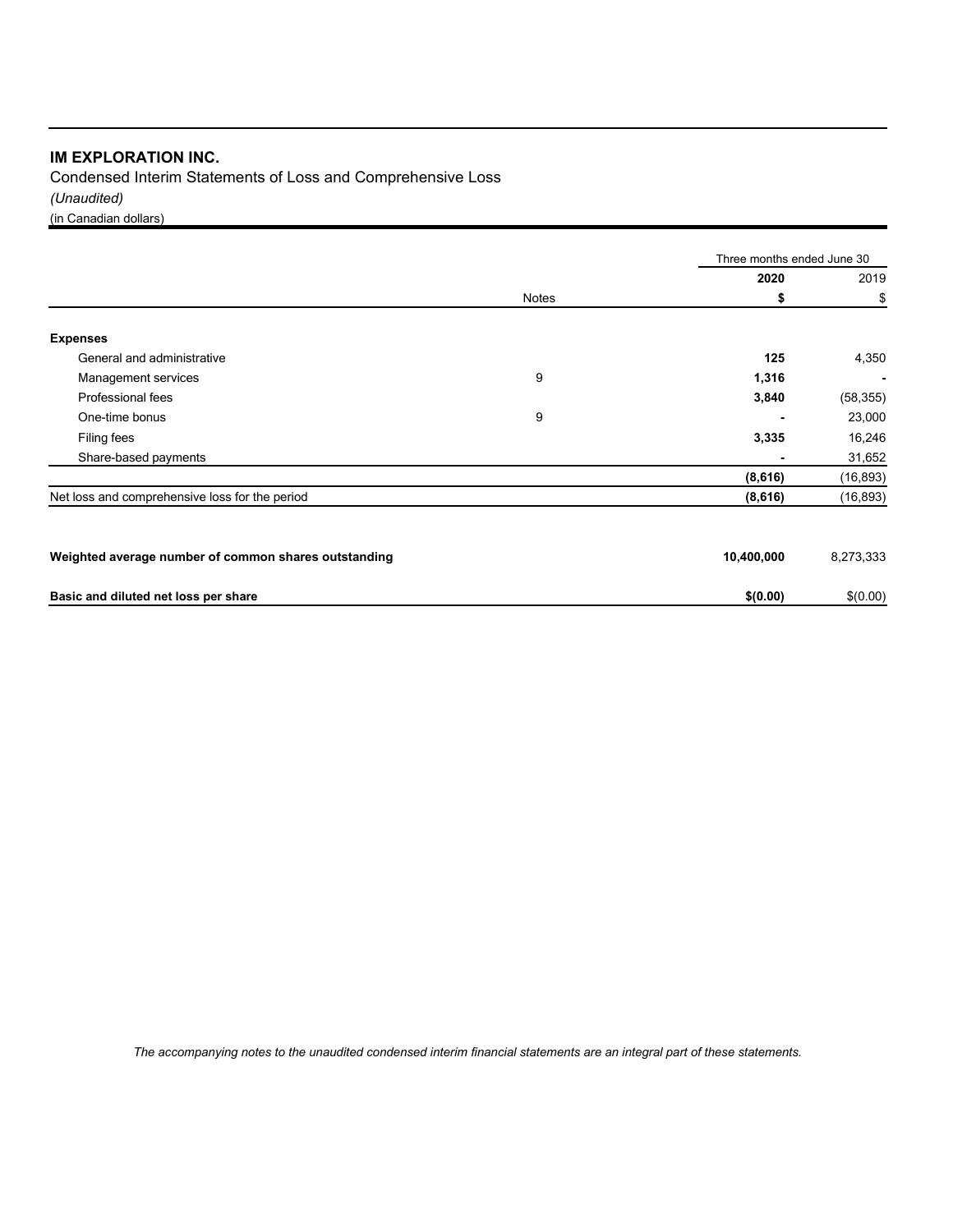Condensed Interim Statements of Changes in Equity *(Unaudited)* (in Canadian dollars)

Share Reserves Reserves and the Total Number of Capital Options Warrants Deficit Equity Shares **\$ \$ \$ \$ \$ Balance, March 31, 2019 7,100,000 289,971 - - (163,476) 126,495** Shares issued for cash 3,000,000 300,000 - 300,000 Share issuance costs and the costs and the costs of the costs of the costs of the costs of the costs of the cost of the costs of the costs of the costs of the costs of the costs of the costs of the costs of the costs of th Share issued for acquisition of exploration and evaluation assets 300,000 30,000 - - - 30,000 Share-based payments 64,002 - 64,002 - 64,002 - 64,002 - 64,002 Net loss for period (158,343) (158,343) (158,343) **Balance, March 31, 2020 10,400,000 513,855 64,002 21,000 (321,819) 277,038 Balance, March 31, 2019 7,100,000 289,971 - - (163,476) 126,495** Shares issued for cash 3,000,000 300,000 - 300,000 Share issuance costs (134,314) (155,314) - (155,314) - (134,314) (134,314) Share issued for acquisition of exploration and evaluation assets 300,000 30,000 - - - 30,000 Share-based payments **- 1999** - 1999 - 1999 - 1999 - 31,652 - 1999 - 31,652 - 1999 - 31,652 - 1999 - 31,652 - 31,652 Net loss for period (16,893) (16,893) (16,893) **Balance, June 30, 2019 10,400,000 464,657 31,652 21,000 (180,369) 336,940 Balance, March 31, 2020 10,400,000 513,855 64,002 21,000 (321,819) 277,038** Net loss for period **(8,616) (8,616) (8,616) (8,616) (8,616) (8,616) (8,616) (8,616) (8,616) (8,616) Balance, June 30, 2020 10,400,000 513,855 64,002 21,000 (330,435) 268,422**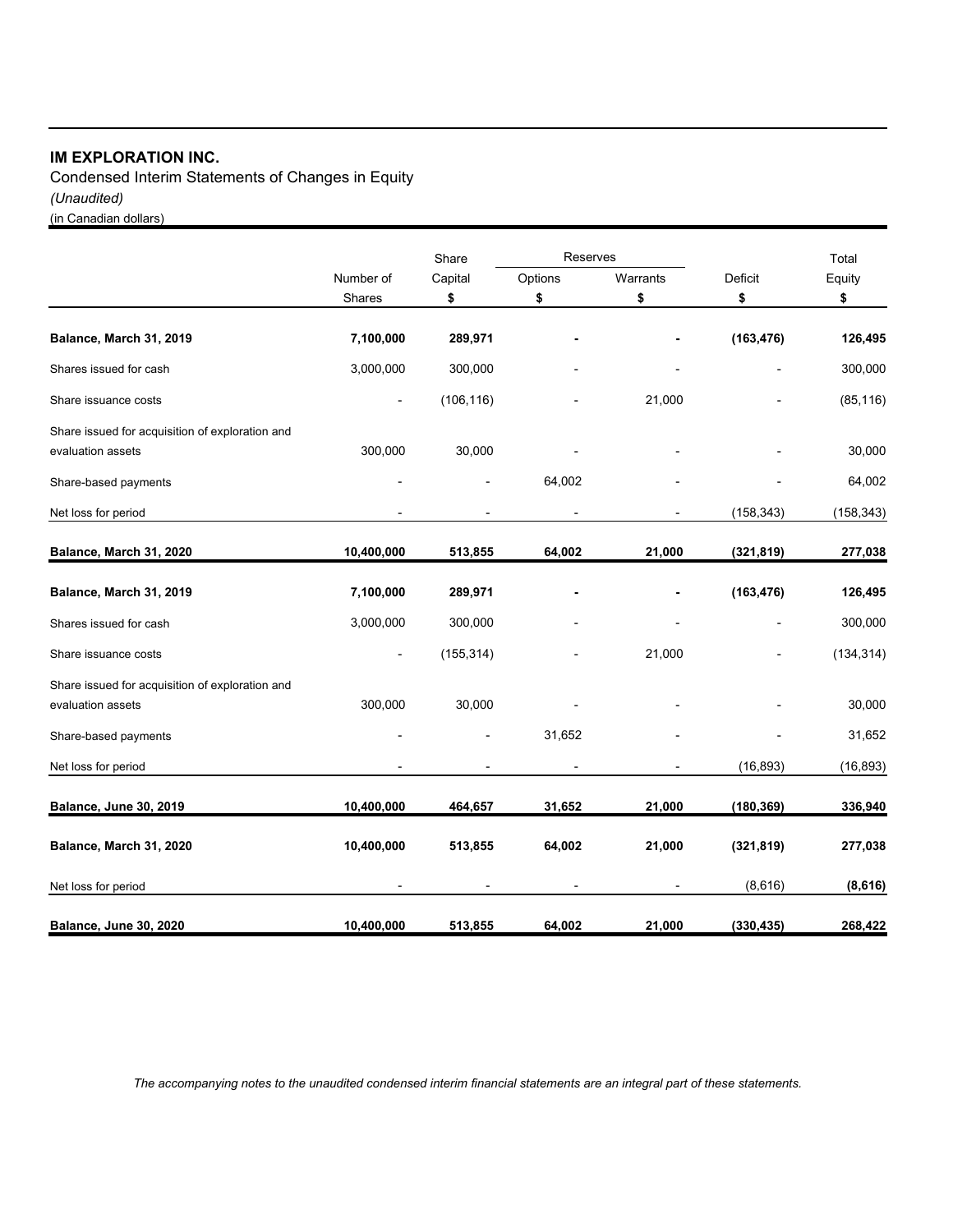Condensed Interim Statements of Cash Flow *(Unaudited)*  (in Canadian dollars)

|                                            | Three months ended June 30 |            |
|--------------------------------------------|----------------------------|------------|
|                                            | 2020                       | 2019       |
|                                            | \$                         | \$         |
| <b>Operating activities</b>                |                            |            |
| Net loss for the period                    | (8,616)                    | (16, 893)  |
| Adjustments for:                           |                            |            |
| Share-based payments                       |                            | 31,652     |
| Changes in non-cash working capital items: |                            |            |
| Other receivable                           | (1, 296)                   | (11, 869)  |
| Prepaid expenses                           |                            | 33,825     |
| Accounts payables and accrued liabilities  | (48, 244)                  | (53, 691)  |
| Net cash used in operating activities      | (58, 156)                  | (16, 976)  |
| <b>Investing Activities</b>                |                            |            |
| Exploration and evaluation expenditures    |                            |            |
| Net cash used in investing activities      |                            |            |
| <b>Financing Activities</b>                |                            |            |
| Proceeds from share issuances              |                            | 300,000    |
| Share issue costs                          |                            | (134, 314) |
| Net cash provided by financing activities  | $\blacksquare$             | 165,686    |
| Increase (decrease) in cash                | (58, 156)                  | 148,710    |
| Cash - beginning of period                 | 249,368                    | 192,859    |
| Cash - end of period                       | 191,212                    | 341,569    |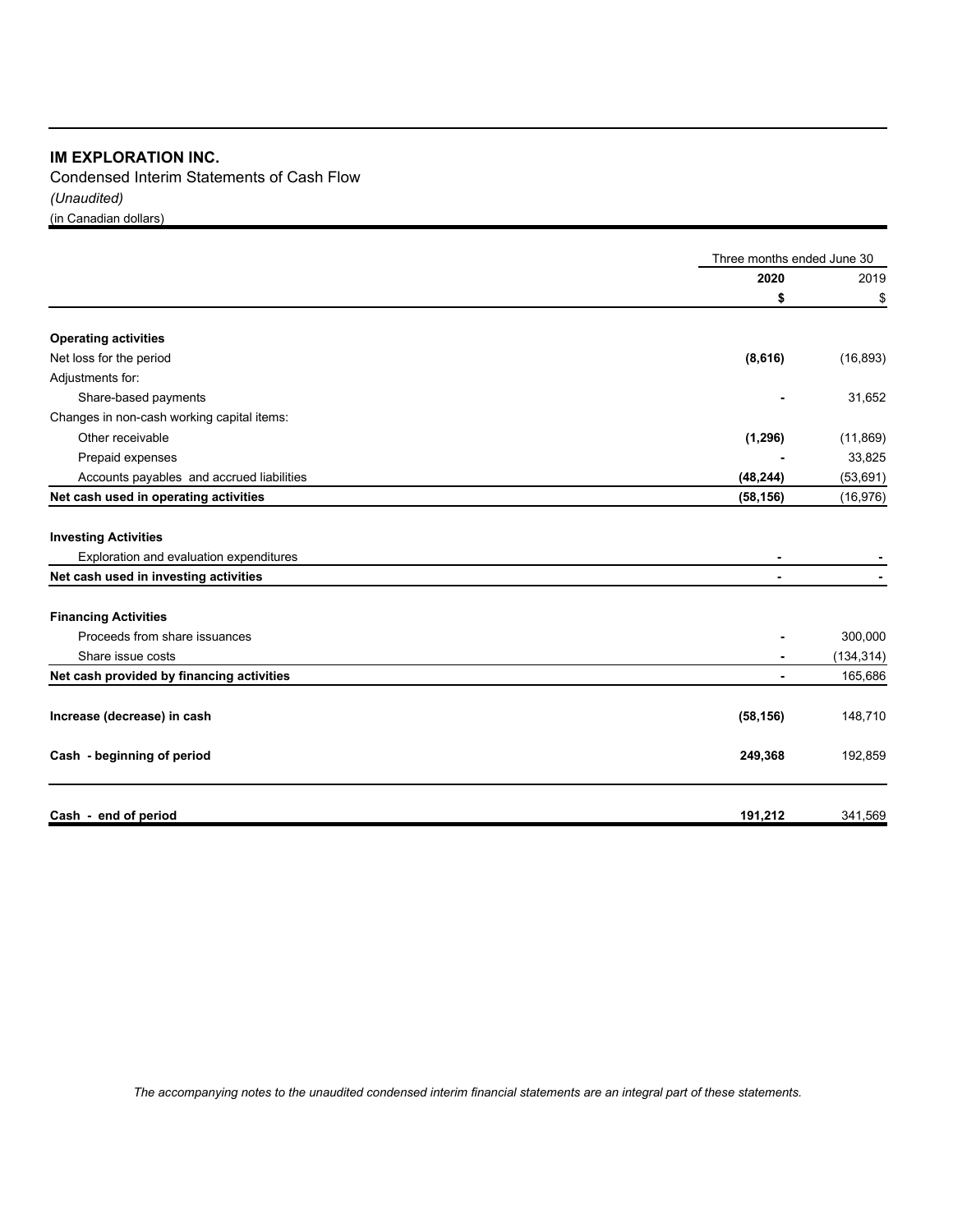Notes to the Condensed Interim Financial Statements As at and for the three months ended June 30, 2020 ( In Canadian dollars, Unaudited )

#### **1. Nature of operations and going concern**

IM Exploration Inc. (the "Company") was incorporated under the Canada Business Corporations Act on April 19, 2017. The Company is in the business of acquiring, exploring and evaluating mineral resource properties. The address of the Company's corporate office and principal place of business is Suite 4400, 181 Bay Street, Brookfield Place, Toronto, Ontario.

These financial statements have been prepared on a going concern basis which assumes that the Company will continue in operations for the foreseeable future and will be able to realize its assets and discharge its liabilities and commitments in the normal course of business. Realization values may be substantially different from carrying values as shown and the financial statements do not give effect to adjustments that would be necessary to the carrying values and classification of assets and liabilities should the Company be unable to continue as a going concern.

The mineral properties of the Company are in the exploration stage and, as a result, the Company has no source of operating cash flow. The exploration and development of the Company's properties depend on the ability of the Company to obtain financing.

The Company's future viability depends upon the acquisition and financing of mineral exploration projects. If the mineral projects are to be successful, additional funds will be required for development and, if warranted, to place them into commercial production. The sources of future funds presently available to the Company is through the issuance of common shares or through the sale of an interest in any of its properties or assets in whole or in part. The ability of the Company to arrange such financing or the sale of an interest will depend, in part, on prevailing market conditions as well as the business performance of the Company. These events and conditions indicate the existence of a material uncertainty that may cast significant doubt on the Company's ability to continue as a going concern. There can be no assurance that the Company will be successful in its efforts to arrange the necessary financing, if needed, on terms satisfactory to the Company. If additional financing is arranged through the issuance of shares, control of the Company may change and shareholders may suffer significant dilution.

The impact of the novel coronavirus ("COVID-19") pandemic, with its combined health toll and sharp decline in global economic output, is unprecedented and the full extent of the impact will depend on future developments. These developments are highly uncertain and cannot be accurately predicted, including new information which may emerge concerning its severity, its duration and actions by government authorities to contain the outbreak or manage its impact. The Company is continually monitoring the potential impact on its operations and, to the date of the authorization of these condensed interim financial statements, has been significantly impacted in terms of restrictions on its exploration activities as well as hindering its ability to raise equity financing. The full extent of the impact on the Company's future financial results is uncertain given the length and severity of these developments cannot be reliably estimated.

#### **2. Significant accounting policies**

#### *Statement of compliance*

The Company applies International Financial Reporting Standards ("IFRS") as issued by the International Accounting Standards Board ("IASB") and interpretations issued by the International Financial Reporting Interpretations Committee ("IFRIC"). These unaudited condensed interim financial statements have been prepared in accordance with International Accounting Standard 34, Interim Financial Reporting. Accordingly, they do not include all of the information required for full annual financial statements required by IFRS as issued by IASB and interpretations issued by IFRIC.

The policies applied in these unaudited condensed interim financial statements are based on IFRSs issued and outstanding as of August 17, 2020, the date the Board of Directors approved the statements. The same accounting policies and methods of computation are followed in these unaudited condensed interim financial statements as compared with the most recent annual financial statements as at and for the year ended March 31, 2020. Any subsequent changes to IFRS that are given effect in the Company's annual financial statements for the year ending March 31, 2020 could result in restatement of these unaudited condensed interim financial statements.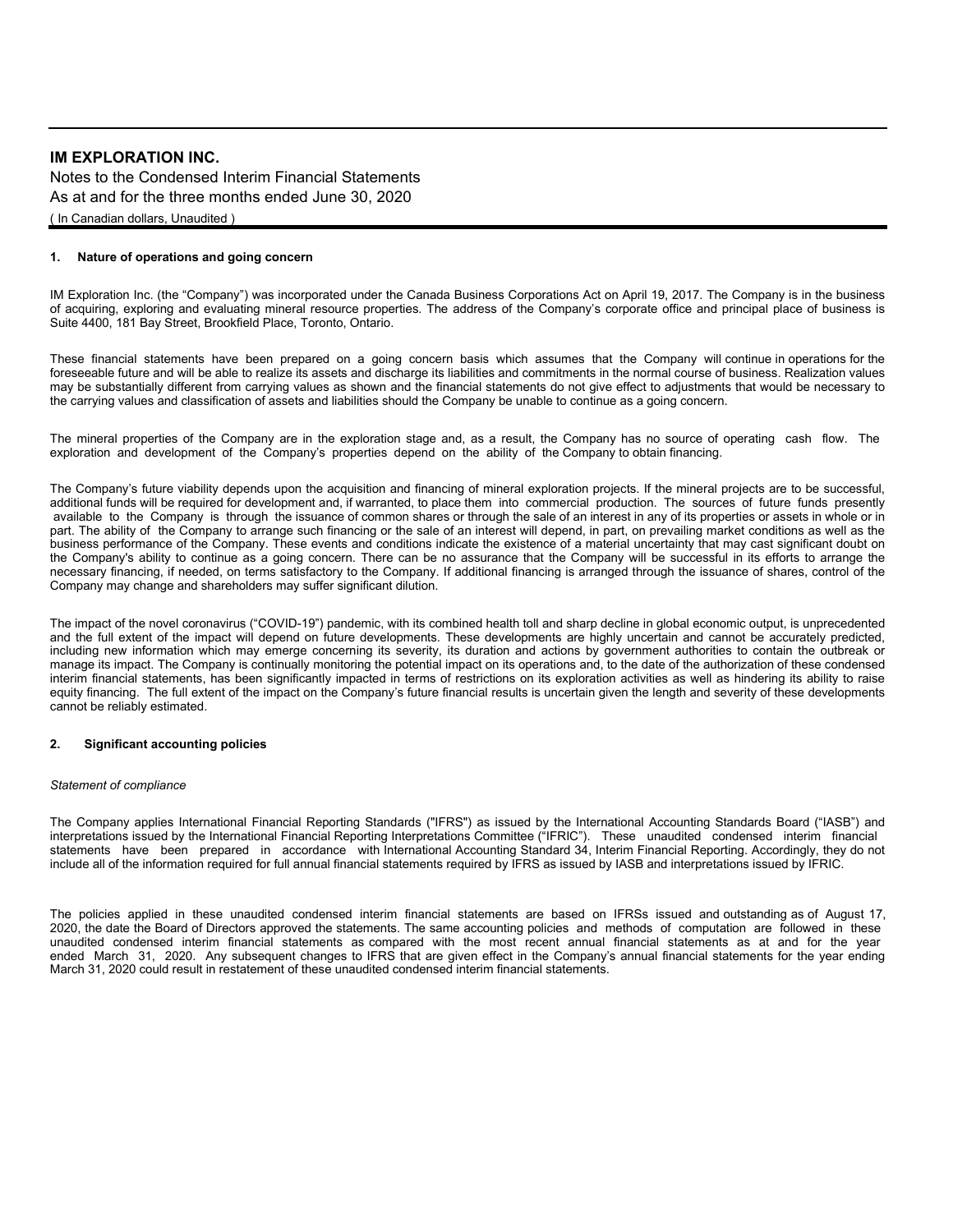Notes to the Condensed Interim Financial Statements As at and for the three months ended June 30, 2020 ( In Canadian dollars, Unaudited )

#### **2. Significant accounting policies (continued)**

#### IAS 1, Presentation of Financial Statements ("IAS 1") and IAS 8, Accounting Policies, Changes in Accounting Estimates and Errors ("IAS 8")

On April 1, 2020, the Company adopted IAS 1, and IAS 8 which refine the definition of materiality and clarify its characteristics. The revised definition focuses on the idea that information is material if omitting, misstating or obscuring it could reasonably be expected to influence decisions that the primary users of general purpose financial statements make on the basis of those financial statements. The adoption of IAS 1 and IAS 8 had no impact on the financial statements.

#### **3. Exploration and evaluation assets**

On November 30, 2017, the Company entered into an option agreement to earn a 90% interest in the Mulloy project situated in the Rowlandson Township, Porcupine Division in Ontario in exchange for \$15,000 (paid) and 300,000 common shares of the Company with a fair value of \$30,000 which were issued upon the Company's initial public offering on May 29, 2019.

Pursuant to the option agreement, the Company is required to make the aforementioned payments and complete a feasibility study to earn 90% interest free and clear of all encumbrances.

A 2% royalty on net smelter returns ("NSR") from all production by the Company at the property will be payable in cash or in kind. The Company can purchase 1% of the NSR for \$1,000,000.

The Company's exploration and evaluation assets consist of the following:

| <b>Mulloy</b> |
|---------------|
| Property      |
|               |
| 15,000        |
| 30,000        |
| 45,000        |
| 45,000        |
|               |
|               |
| ٠             |
| 24,250        |
| 24,250        |
|               |
| 24,250        |
|               |
| 69,250        |
|               |

#### **4. Accounts payable and accrued liabilities**

|                            | <b>June 30.</b>          | March 31, |
|----------------------------|--------------------------|-----------|
|                            | 2020                     | 2020      |
| Trade payables             | 3,966                    | 21,341    |
| <b>Accrued liabilities</b> | $\overline{\phantom{a}}$ | 1,127     |
| Accrued professional fees  | 10,034                   | 19,276    |
| Accrued bonuses (Note 9)   | $\blacksquare$           | 20,500    |
|                            | 14,000                   | 62,244    |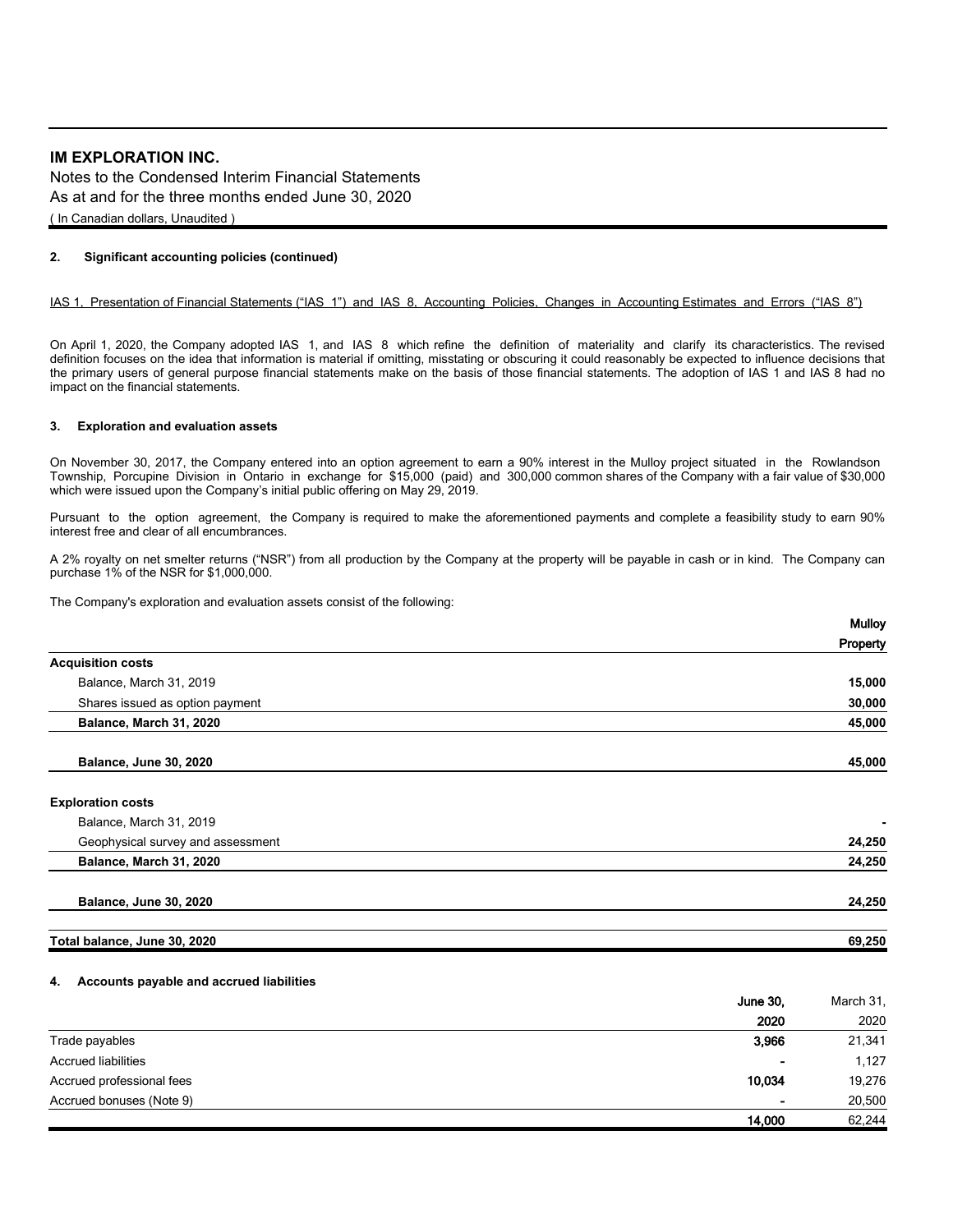Notes to the Condensed Interim Financial Statements As at and for the three months ended June 30, 2020 ( In Canadian dollars, Unaudited )

#### **5. Share capital**

a) Authorized share capital

Authorized share capital consists of an unlimited number of common shares without par value.

#### b) Common shares issued

|                                                                             | Number of     | Amount    |
|-----------------------------------------------------------------------------|---------------|-----------|
|                                                                             | common shares | \$        |
| Balance at March 31, 2019                                                   | 7,100,000     | 289,971   |
| Initial public offering (i)                                                 | 3,000,000     | 300,000   |
| Share issue costs (i)                                                       |               | (106,116) |
| Shares issued for acquisition of exploration and evaluation assets (Note 3) | 300,000       | 30,000    |
| Balance at March 31, 2020                                                   | 10,400,000    | 513,855   |
| Balance, June 30, 2020                                                      | 10,400,000    | 513,855   |

(i) On May 29, 2019, the Company completed an initial public offering ("Offering") pursuant to which it has issued an aggregate of 3,000,000 common shares at a price of \$0.10 per common share to raise aggregate gross proceeds of \$300,000, all pursuant to a final prospectus dated March 29, 2019. In connection with the offering, a cash commission of \$30,000, a corporate finance fee of \$12,500, legal and other fees of \$42,616 was paid and, 100,000 agent's warrants and 300,000 compensation warrants was issued, each such warrant entitling the holder to acquire one common share at an exercise price of \$0.10 for a period of 24 months from the date of closing of the Offering. These warrants were assigned a value of \$21,000 using the Black-Scholes valuation model. The underlying weighted average assumptions used in the estimation of fair value in the Black-Scholes valuation model are as follows: risk free rate - 1.53%; expected life - 2 years; expected volatility - 100%; and weighted average share price - \$0.10.

#### **6. Warrants**

On exercise, each warrant allows the holder to purchase one common share of the Company. The changes in warrants outstanding are as follows:

|                               | Number of | Amount |
|-------------------------------|-----------|--------|
|                               | warrants  | \$     |
| Balance, March 31, 2019       | -         | ۰      |
| Issued (Note 5)               | 400,000   | 21,000 |
| Balance, March 31, 2020       | 400,000   | 21,000 |
| <b>Balance, June 30, 2020</b> | 400,000   | 21,000 |

The following table reflects the actual warrants outstanding and exercisable as of June 30, 2020:

| Number of warrants | Grant date      | Exercise  | Expiry       |  |
|--------------------|-----------------|-----------|--------------|--|
| outstanding        | fair value (\$) | Price (\$ | date         |  |
| 400,000            | 21,000          | 0.10      | May 29, 2021 |  |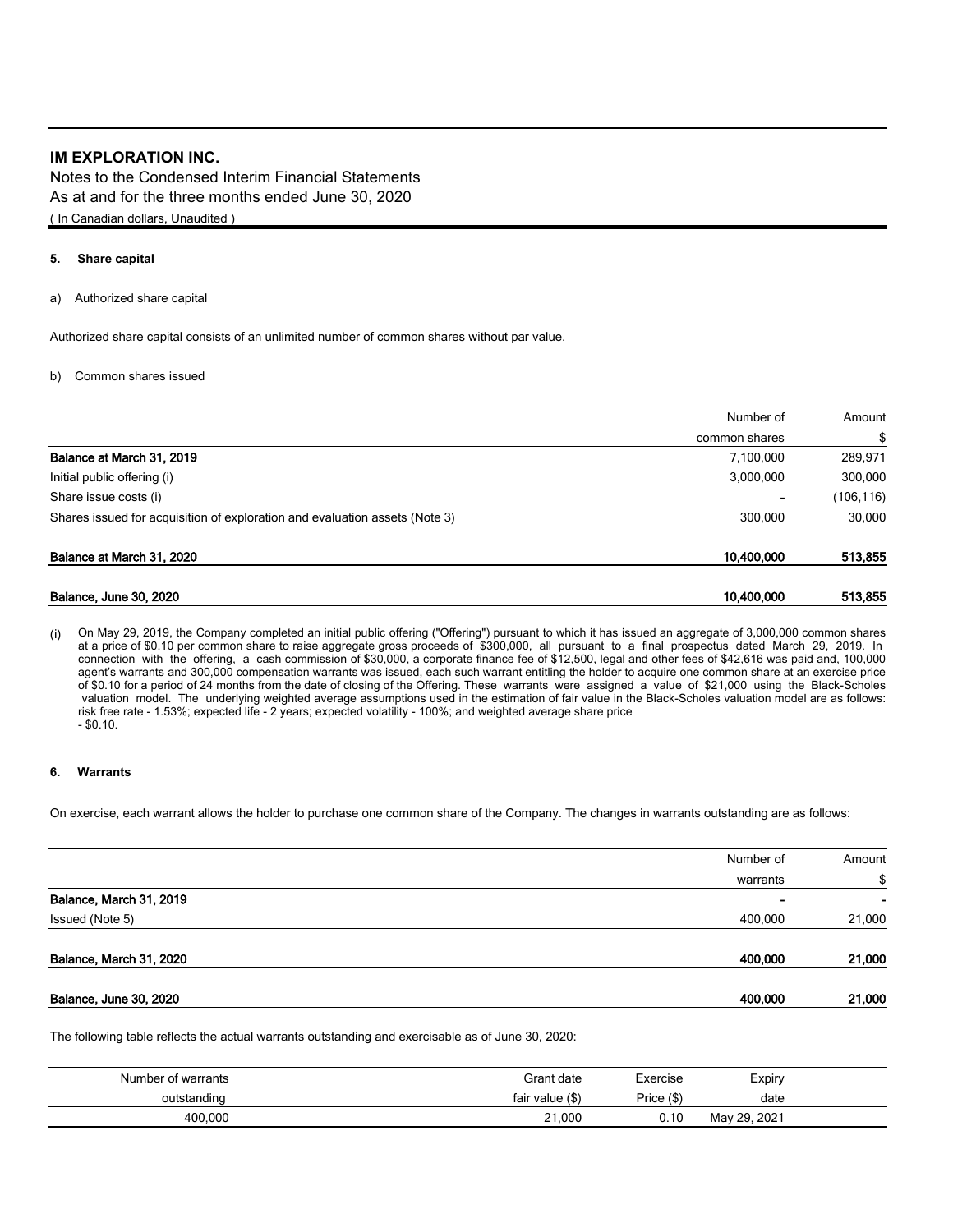Notes to the Condensed Interim Financial Statements As at and for the three months ended June 30, 2020 ( In Canadian dollars, Unaudited )

### **7. Stock options**

The Company has adopted an incentive stock option plan, which provides that the Board of Directors of the Company may from time to time, in its discretion and in accordance with the Exchange requirements, grant to directors, officers, consultants and employees of the Company, non-transferable options to purchase common shares, provided that the number of common shares reserved for issuance will not exceed 10% of the total issued and outstanding common shares of the Company, exercisable for a period of up to 10 years from the date of the grant.

|                               |                | Weighted              |
|-------------------------------|----------------|-----------------------|
|                               | Number of      | Average               |
|                               | <b>Stock</b>   | <b>Exercise Price</b> |
|                               | Options        | \$                    |
| Balance, March 31, 2019       | $\blacksquare$ | ۰                     |
| Issued                        | 875,000        | 0.10                  |
| Expired                       | (25,000)       | 0.10                  |
| Balance, March 31, 2020       | 850,000        | 0.10                  |
| <b>Balance, June 30, 2020</b> | 850,000        | 0.10                  |

The following table reflects the actual stock options issued and outstanding as of June 30, 2020:

|               |             | Weighted     |              |                 |
|---------------|-------------|--------------|--------------|-----------------|
| Number of     |             | average      |              |                 |
| options       | Number of   | remaining    |              |                 |
| vested        | options     | contractual  | Exercise     |                 |
| (exercisable) | outstanding | life (years) | price $(\$)$ | Expiry date     |
| 700,000       | 700,000     | 3.92         | 0.10         | May 29, 2024    |
| 100,000       | 100,000     | 3.02         | 0.10         | July 2, 2024    |
| 50,000        | 50,000      | 4.51         | 0.09         | October 1, 2024 |